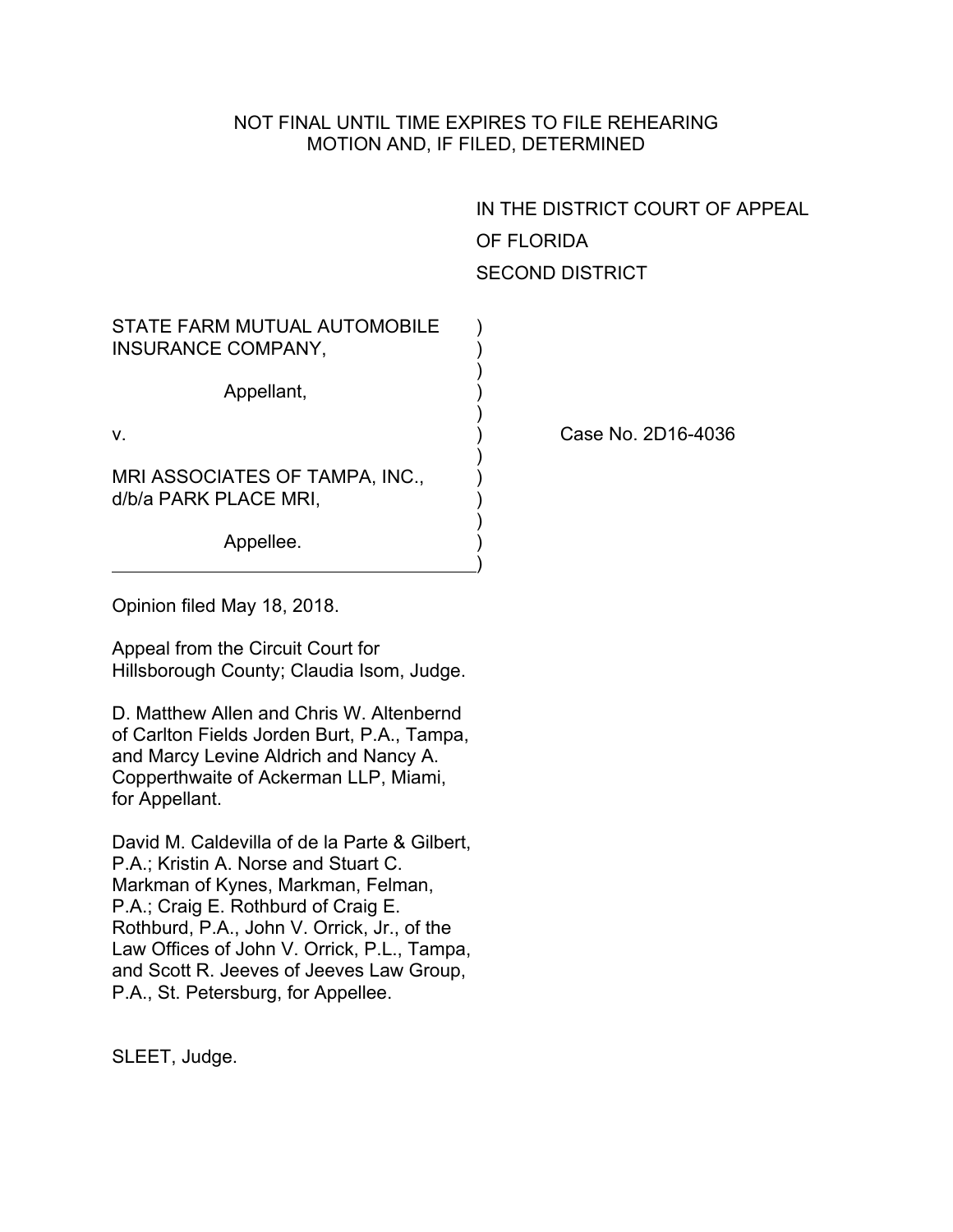State Farm Mutual Automobile Insurance Company appeals the final declaratory judgment denying its motion for summary judgment and entering final judgment in favor of MRI Associates of Tampa, Inc., d/b/a Park Place MRI (Park Place). The circuit court ruled that State Farm's Personal Injury Protection (PIP) policy failed to clearly and unambiguously elect to limit reimbursement payments to the schedule of maximum charges described in section 627.736(5)(a)(1)–(5), Florida Statutes (2013). Because the express language of State Farm's PIP policy does clearly and unambiguously elect to limit reimbursement payments for medical expenses to the schedule of maximum charges, we reverse.

The facts are undisputed in this case. This action arises from nineteen individual PIP claims involving State Farm insureds who were injured in automobile accidents in 2013, received MRIs from Park Place, and subsequently executed assignments of benefits to Park Place. Park Place submitted the bills to State Farm under the insureds' PIP policies, and State Farm paid portions of each of the nineteen bills in accordance with its interpretation of its policy. Park Place disputed the amounts paid by State Farm, and State Farm filed an action seeking a declaration of its rights and obligations under its policy and the PIP statute, section 627.736. Park Place countersued, seeking a declaration of its rights and obligations under the State Farm policy and the PIP statute and an injunction to prevent State Farm from limiting its payments for charges to the schedule of maximum charges.<sup>1</sup>

<sup>&</sup>lt;sup>1</sup>In their appellate briefs and at oral argument, the parties also disputed whether the actual payments made by State Farm were in compliance with the schedule of maximum charges limitation. However, by stipulation of the parties, the trial court's summary judgment order was limited to the issue of whether State Farm's policy "lawfully invokes the schedule of maximum charges . . . set forth in section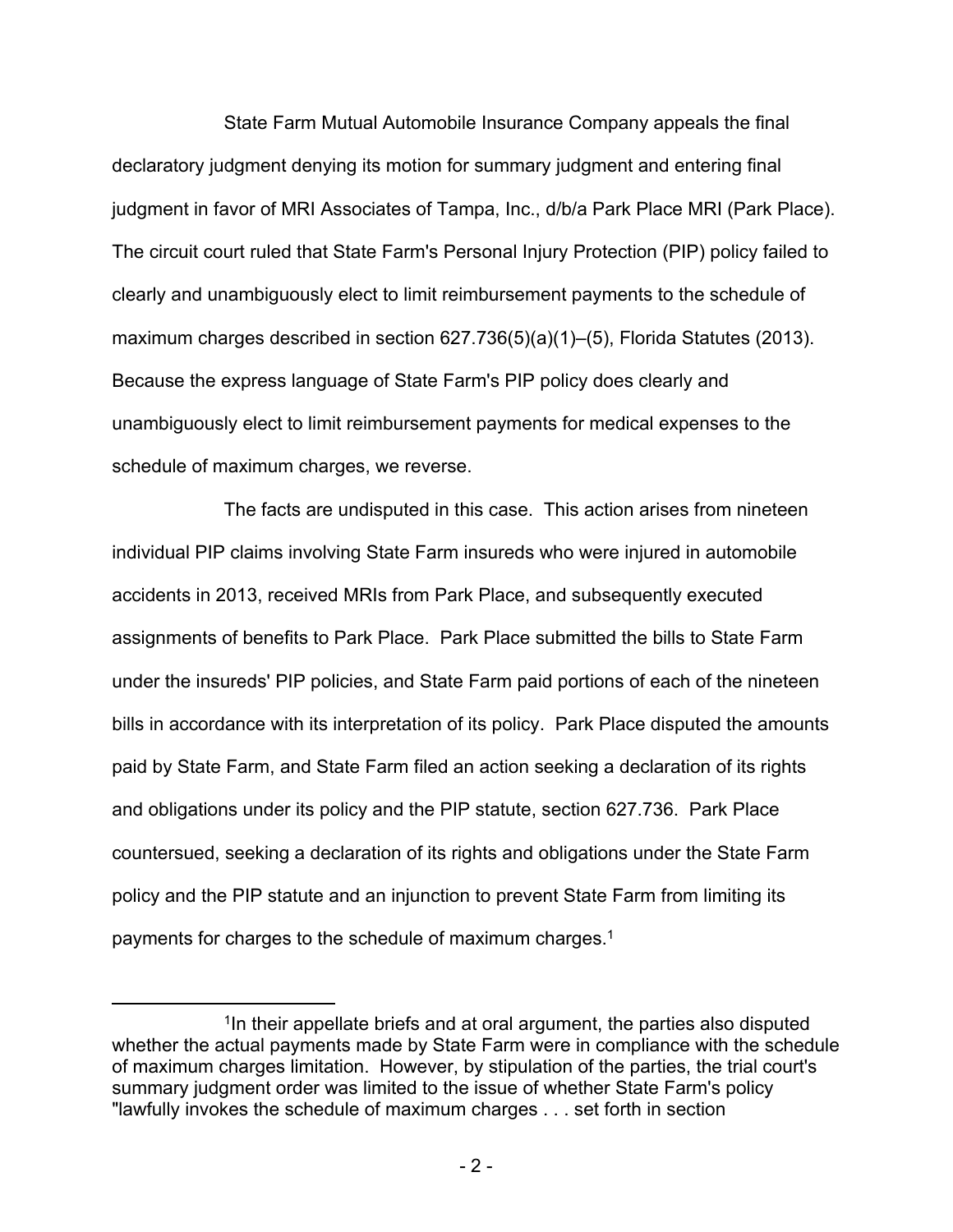To calculate the amount payable to Park Place for the MRI charges at

issue, State Farm relied on the following language from its policy:

*We* will pay in accordance with the *No-Fault Act* properly billed and documented *reasonable charges* for *bodily injury* to an *insured* caused by an accident resulting from the ownership, maintenance, or use of a *motor vehicle* as follows:

. . . .

*We* will limit payment of **Medical Expenses** described in the **Insuring Agreement** of this policy's No-Fault Coverage to 80% of a properly billed and documented *reasonable charge*, but in no event will *we* pay more than 80% of the following *No-Fault Act* "schedule of maximum charges" including the use of Medicare coding policies and payment methodologies of the federal Centers for Medicare and Medicaid Services, including applicable modifiers.

The policy defines a reasonable charge as follows:

*Reasonable Charge*, which includes reasonable expense, means an amount determined by *us* to be reasonable in accordance with the *No-Fault Act*, considering one or more of the following:

- 1. usual and customary charges;
- 2. payments accepted by the provider;
- 3. reimbursement levels in the community;
- 4. various federal and state medical fee schedules applicable to *motor vehicle* and other insurance coverages;
- 5. the schedule of maximum charges in the *No-Fault Act*[;]
- 6. other information relevant to the reasonableness of the charge for the service, treatment, or supply; or
- 7. Medicare coding policies and payment methodologies of the federal Centers for Medicare and Medicaid Services, including applicable modifiers, if the coding policy or payment methodology does not constitute a utilization limit.

627.736(5)(a)(1)"; therefore, whether the amount actually paid by State Farm complies with the schedule of maximum charges was not before the trial court and is thus outside the scope of our appellate review.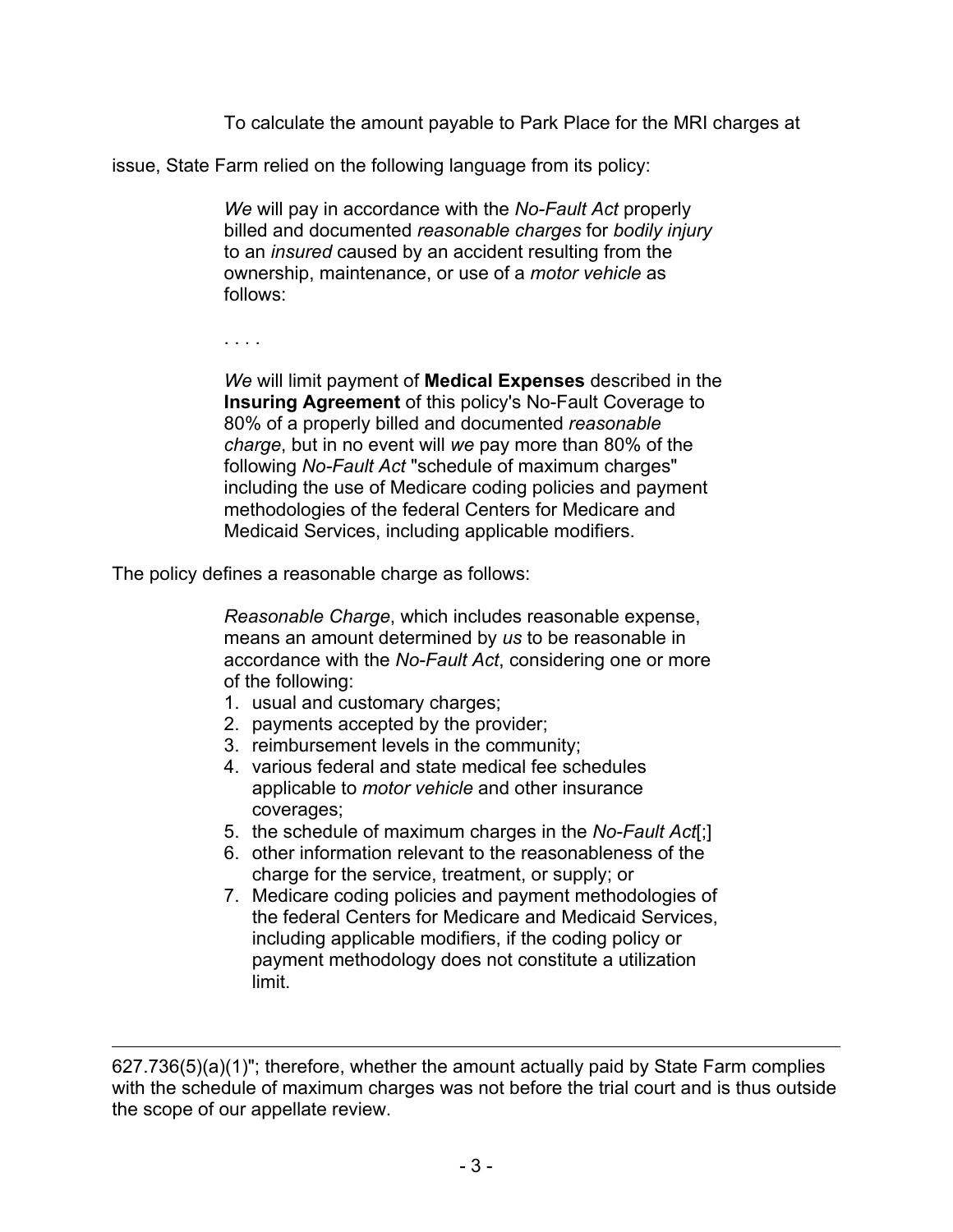The State Farm policy tracks the method of reimbursement calculation outlined in section 627.736(5)(a)<sup>2</sup> and the limitation set forth in section 627.736(5)(a)(1).<sup>3</sup> State Farm contends that it is authorized under the 2013 PIP statute to limit its maximum payment to eighty percent of the schedule of maximum charges under section 627.736(5)(a)(1). Park Place disagrees, arguing that State Farm must elect either the reasonable charge method of calculation under section 627.736(5)(a) or the schedule of maximum charges method of calculation under section 627.736(5)(a)(1) and that because its policy includes both, State Farm relies on an "unlawful hybrid method" of reimbursement calculation. Park Place contends that because State Farm cannot elect both calculation methods, it must use the reasonable charge method as outlined in the definitions section of its policy and section 627.736(5)(a). We disagree.

 $2$ Section 627.736(5)(a) provides:

**<sup>(5)</sup> Charges for treatment of injured persons.--** (a) A physician, hospital, clinic, or other person or institution lawfully rendering treatment to an injured person for a bodily injury covered by personal injury protection insurance may charge the insurer and injured party only a reasonable amount pursuant to this section for the services and supplies rendered . . . . In determining whether a charge for a particular service, treatment, or otherwise is reasonable, consideration may be given to evidence of usual and customary charges and payments accepted by the provider involved in the dispute, reimbursement levels in the community and various federal and state medical fee schedules applicable to motor vehicle and other insurance coverages, and other information relevant to the reasonableness of the reimbursement for the service, treatment, or supply.

<sup>3</sup>Section 627.736(5)(a)(1) provides that "[t]he insurer may limit reimbursement to 80 percent of the . . . schedule of maximum charges."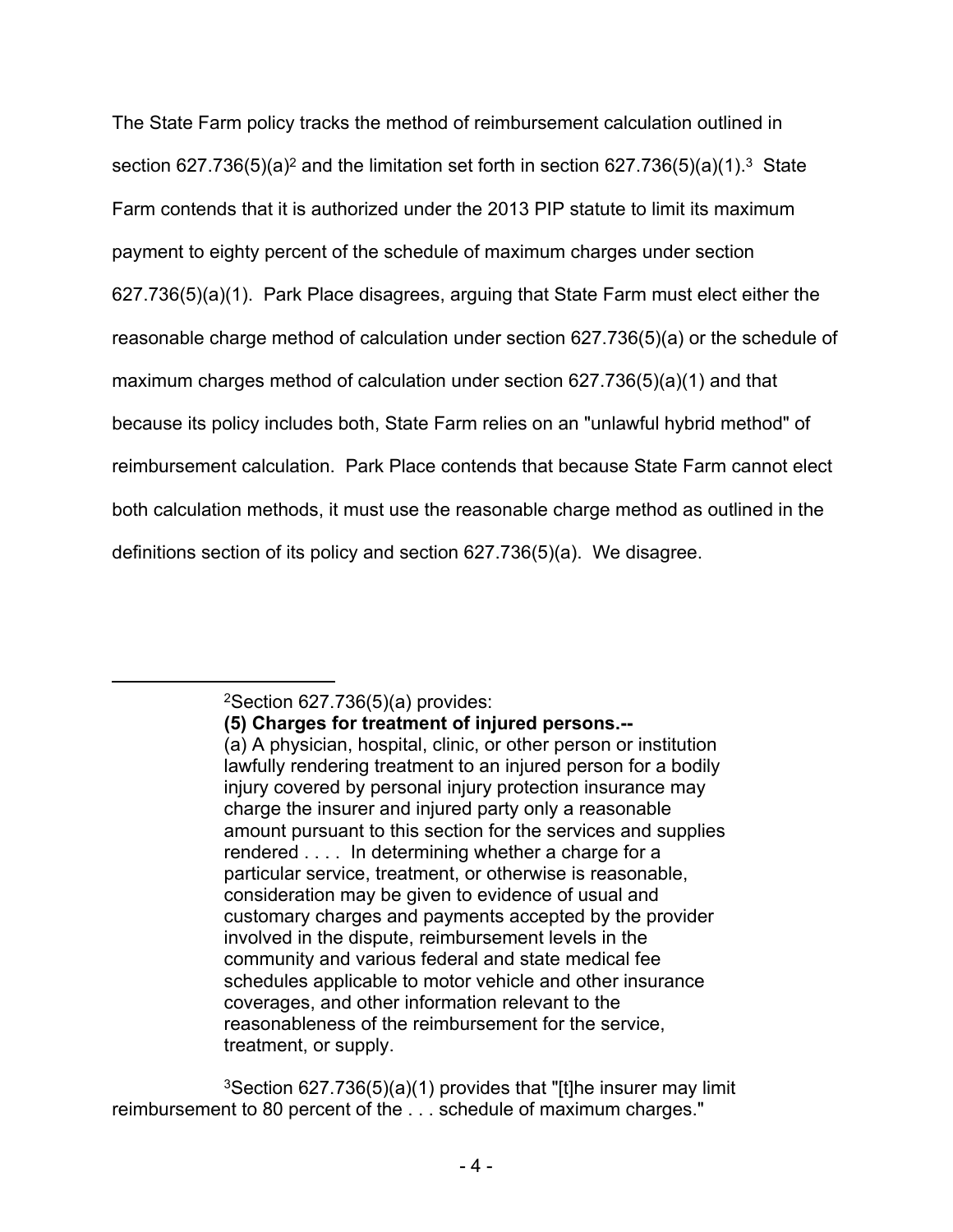This court reviews a final summary judgment de novo. Motzenbecker v. State Farm Mut. Auto. Ins. Co., 123 So. 3d 600, 602 (Fla. 2d DCA 2013) (reviewing a ruling on cross-motions for summary judgment where both parties sought declaratory relief); see also Allstate Ins. Co. v. Orthopedic Specialists, 212 So. 3d 973, 975 (Fla. 2017) ("Because the question presented requires this Court to interpret provisions of the Florida Motor Vehicle No-Fault Law—specifically, the PIP statute—as well as to interpret the insurance policy, our standard of review is de novo." (quoting Geico Gen. Ins. Co. v. Virtual Imaging Servs., Inc., 141 So. 3d 147, 152 (Fla. 2013))).

" '[L]egislative intent is the polestar that guides a court's inquiry under the No-Fault Law,' including the PIP statute. 'Such intent is derived primarily from the language of the statute.' " Virtual Imaging, 141 So. 3d at 154 (citation omitted) (quoting Allstate Ins. Co. v. Holy Cross Hosp., Inc., 961 So. 2d 328, 334 (Fla. 2007)).

In 1971 the Florida Legislature enacted the Florida Motor Vehicle No-Fault Law<sup>4</sup> "to provide for medical, surgical, funeral, and disability insurance benefits without regard to fault[] and to require motor vehicle insurance securing such benefits." Id. at 152 (quoting § 627.731, Fla. Stat. (2008)). The mandate that an insurer reimburse a percentage of the reasonable expenses for medically necessary services "is the heart of the PIP statute's coverage requirements." Id. at 155. Under the 2013 version of the PIP statute, an insurer is required to pay the reasonable charges for medically necessary services under section 627.736(5)(a); however, it may elect to limit its payment using the schedule of maximum charges under section 627.736(5)(a)(1). See Virtual Imaging, 141 So. 3d at 150 ("[T]he PIP statute, section 627.736, *requires* the

<sup>4</sup>See §§ 627.730–.7405.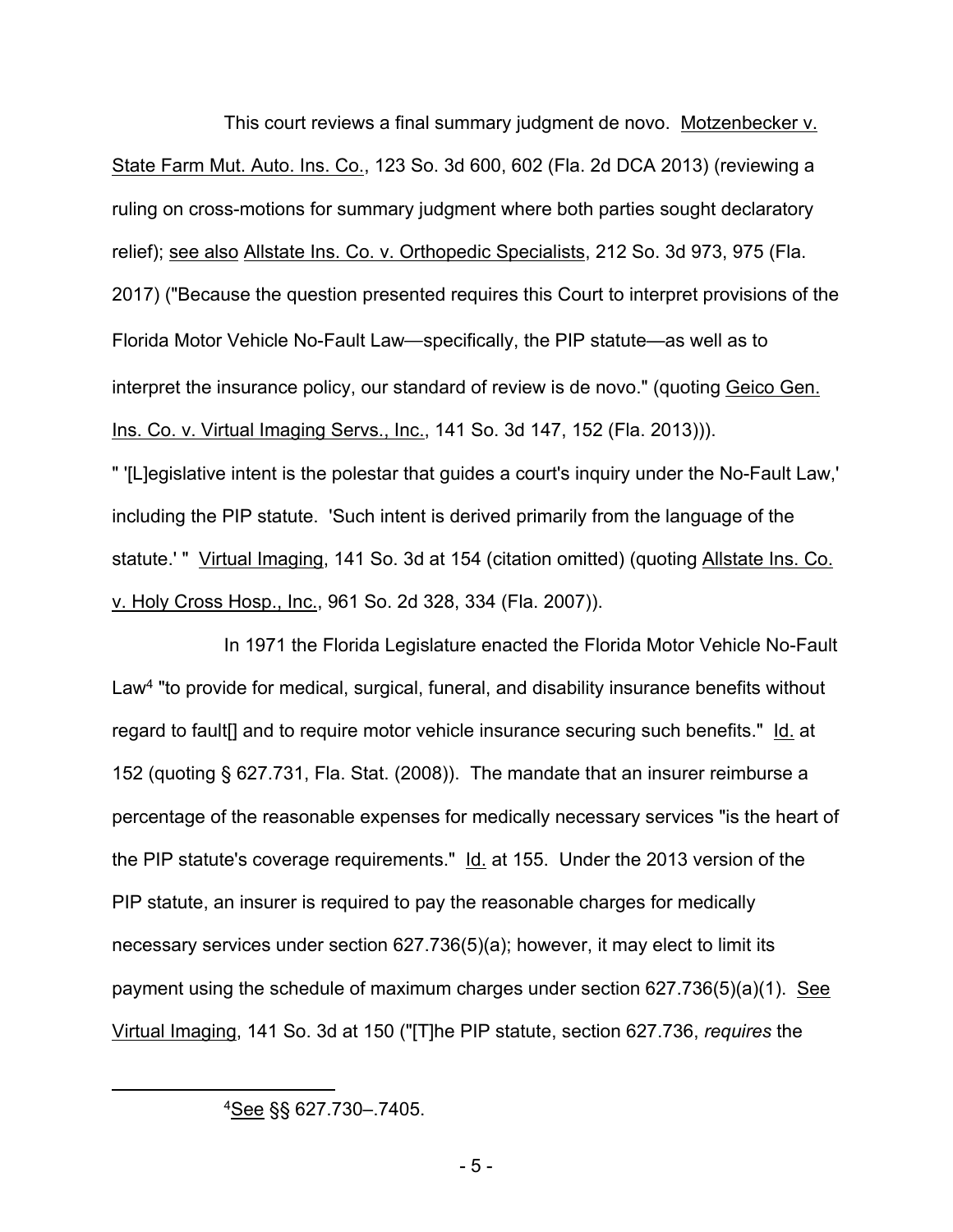insurer to pay for 'reasonable expenses . . . for medically necessary . . . services' but merely *permits* the insurer to use the Medicare fee schedules as a basis for limiting reimbursements." (citation omitted)). To make this election, the insurer must provide notice to the insured in the policy. § 627.736(5)(a)(5); see also Orthopedic Specialists, 212 So. 3d at 976–77.

In Virtual Imaging, the Florida Supreme Court considered "the effect of the 2008 amendments [to the PIP statute] on an insurer's ability to limit reimbursements" before the legislature enacted the notice requirement in 2012. 141 So. 3d at 154. The 2008 PIP statute contained language similar to the 2013 PIP statute regarding the reasonable charge calculation method and the schedule of maximum charges limitation in subsections  $(5)(a)(1)$  and  $(5)(a)(2)$ , respectively. By placing the reasonable charge method and the fee schedules limitation in two separate but coequal subsections of 627.736(5)(a), the legislature created two distinct reimbursement calculation methodologies. Id. at 156 ("[T]here *are* two different methodologies for calculating reimbursements to satisfy the PIP statute's reasonable medical expenses coverage mandate."). The supreme court held that the statute thus "offered insurers a choice ... to limit reimbursements based on the Medicare fee schedules or . . . based on the [reasonable charge] factors enumerated in section 627.736(5)(a)(1)." Id. at 157. Relying on the permissive language of section 627.736(5)(a)(2), the supreme court explained that an "insurer must clearly and unambiguously elect the [schedule of maximum charges] payment methodology in order to rely on it." Id. at 158 (citing Kingsway Amigo Ins. Co. v. Ocean Health, Inc., 63 So. 3d 63, 67–68 (Fla. 4th DCA 2011)). Because the insurer's policy made no specific reference to the schedule of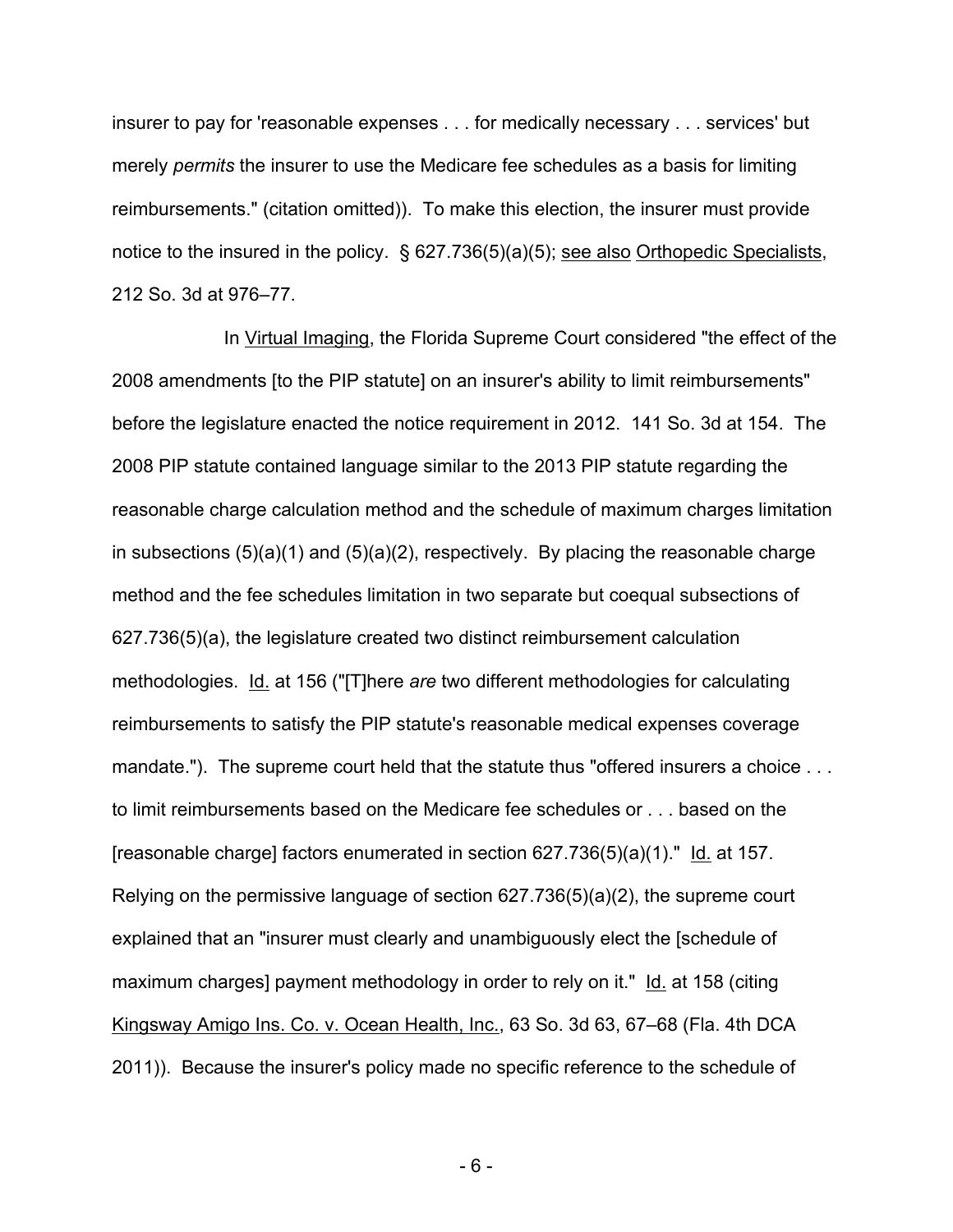maximum charges, the supreme court ultimately concluded that it could not limit its reimbursement based on those fee schedules. Id. at 160.

In Orthopedic Specialists, the supreme court considered the 2009 version of the PIP statute, which included language identical to the 2008 statute defining the reasonable charge and schedule of maximum charges calculation methodologies in subsections (5)(a)(1) and (5)(a)(2), respectively. Relying on Virtual Imaging, the supreme court reaffirmed that the reasonable charge calculation methodology and the schedule of maximum charges limitation were separate and distinct and that each individually "satisf[ied] the PIP statute's reasonable medical expenses coverage mandate." Orthopedic Specialists, 212 So. 3d at 976. But the supreme court went on to explain that the insurer's "PIP policy cannot contain a statement that the insurer will not pay eighty percent of reasonable charges because no insurer can disclaim the PIP statute's reasonable medical expenses coverage mandate" and that the policy cannot "state that the insurer will calculate benefits solely under the Medicare fee schedules contained within section 627.736(5)(a)(2) because the Medicare fee schedules are not the only applicable mechanism for calculating reimbursements under the permissive payment methodology." Id. at 977 (noting that the schedule of maximum charges outlined in section 627.736(5)(a)(2) contained both Medicare fee schedules and non-Medicare fee schedules). Accordingly, the supreme court expressly rejected the argument urged by Park Place in this appeal, that an insurer's policy must completely disclaim the reasonable charge methodology to elect the schedule of maximum charges limitation. Id. at 975 (rejecting the Fourth District's holding that a "policy must make it inescapably discernable that it will not pay the 'basic' statutorily required coverage

- 7 -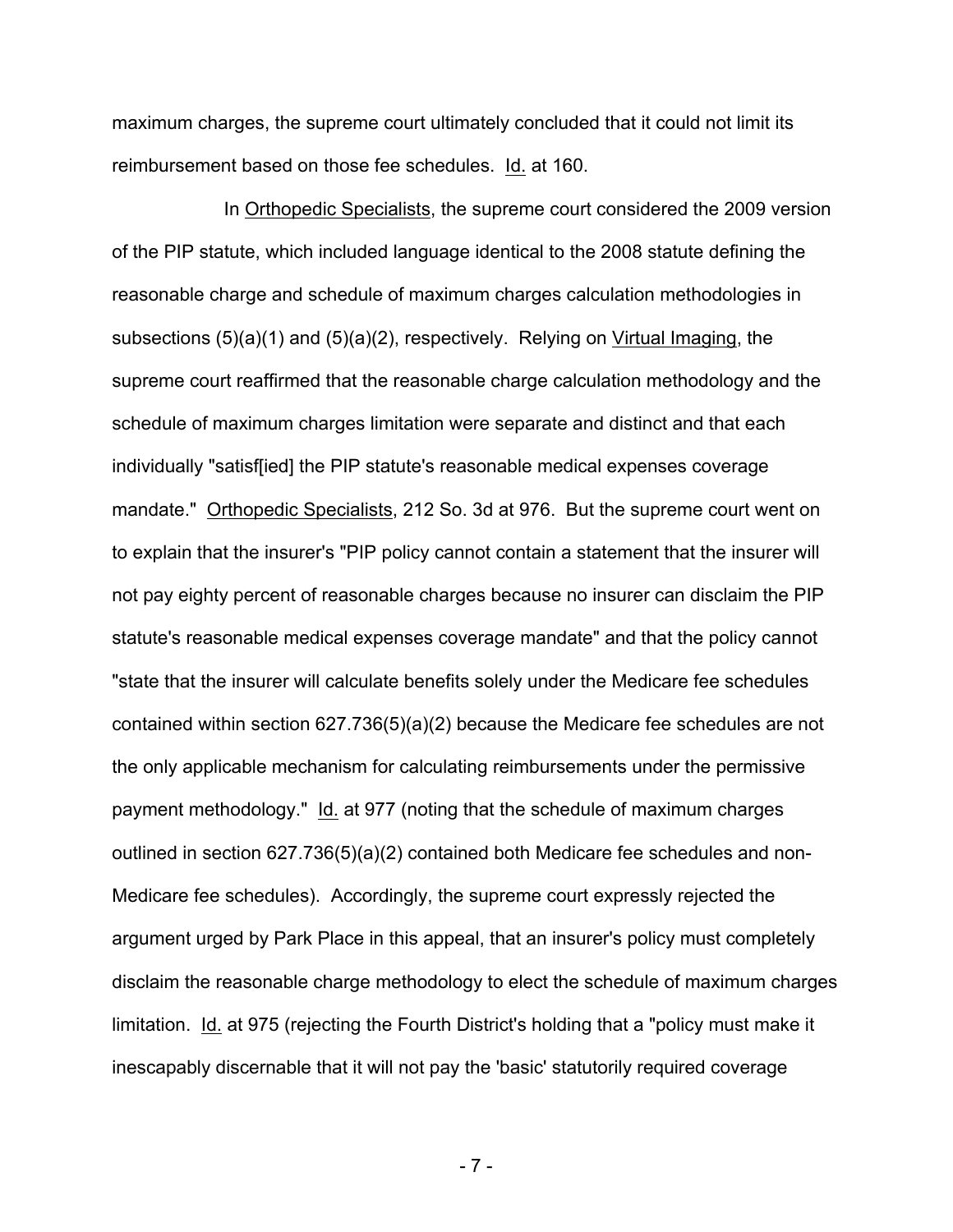[mandate of eighty percent of reasonable expenses for medically necessary services] and will instead substitute the Medicare fee schedules as the exclusive form of reimbursement" (alteration in original) (quoting Orthopedic Specialists v. Allstate Ins. Co., 177 So. 3d 19, 26 (Fla. 4th DCA 2015))). Because the insurer's policy "clearly and unambiguously state[d] that '[a]ny amounts payable' for medical expense reimbursements 'shall be subject to any and all limitations, authorized by section 627.736, . . . including . . . all fee schedules,' " the supreme court concluded that the policy adequately placed the insured and service providers on notice of the insurer's election of the schedule of maximum charges limitation. Id. at 977–78 (second alteration in original).

Significantly, neither Virtual Imaging nor Orthopedic Specialists applies to policies created after the 2012 amendment to the PIP statute, which the State Farm policy at issue in this case was. See Orthopedic Specialists, 212 So. 3d at 974; Virtual Imaging, 141 So. 3d at 150 ("[O]ur holding applies only to policies that were in effect from the effective date of the 2008 amendments to the PIP statute that first provided for the Medicare fee schedule methodology, which was January 1, 2008, through the effective date of the 2012 amendment, which was July 1, 2012.").

In 2012 the legislature substantially amended section 627.736(5), setting forth the schedule of maximum charges limitation as a subsection of the reasonable charge calculation methodology. Ch. 2012-197, § 10, at 2743–44, Laws of Fla. As a result of this amendment, the reasonable charge and schedule of maximum charges methodologies are no longer coequal subsections of 627.736(5)(a); instead the reasonable charge method is set forth in subsection (5)(a), and the schedule of

- 8 -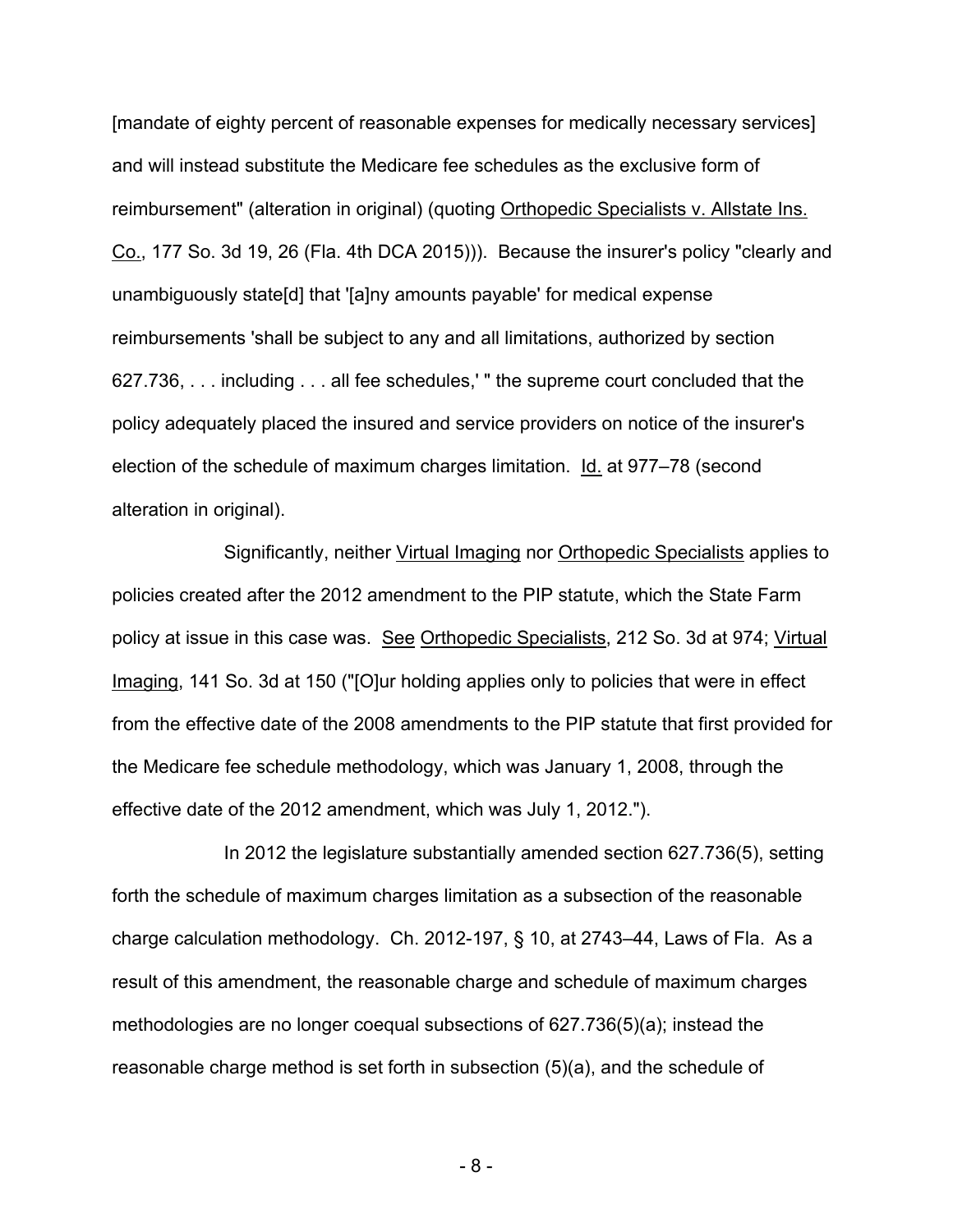maximum charges limitation is provided in subsection (5)(a)(1). Based on the current construction of the PIP statute, we conclude that there are no longer two mutually exclusive methodologies for calculating the reimbursement payment owed by the insurer. See Bd. of Trs., Jacksonville Police & Fire Pension Fund v. Lee, 189 So. 3d 120, 126 (Fla. 2016) ("When a statute is amended to change a key term or to delete a provision, 'it is presumed that the Legislature intended it to have a meaning different from that accorded to it before the amendment.' " (quoting Carlile v. Game & Fresh Water Fish Comm'n, 354 So. 2d 362, 364 (Fla.1977))). The 2013 PIP statute includes the fact-dependent calculation of reasonable charges as a part of the definition of "[c]harges for treatment of injured persons" under section 627.736(5)(a). And an insurer may not disclaim the fact-dependent calculation; however, it may elect to limit its payment in accordance with the schedule of maximum charges under subsection (5)(a)(1)(a)–(f). Accordingly, we reject Park Place's argument that State Farm's policy contains an "unlawful hybrid method" of reimbursement calculation and is therefore impermissibly vague. State Farm's inclusion of the statutory factors in its definition of reasonable charges tracks the PIP statute and is not inconsistent with the policy language limiting reimbursement to the schedule of maximum charges.

"Where the language in an insurance contract is plain and unambiguous, a court must interpret the policy in accordance with the plain meaning so as to give effect to the policy as written." Orthopedic Specialists, 212 So. 3d at 975–76 (quoting Washington Nat'l Ins. Corp. v. Ruderman, 117 So. 3d 943, 948 (Fla. 2013)). State Farm's policy clearly and unambiguously states that "in no event will *we* pay more than 80% of the . . . *No-Fault Act* 'schedule of maximum charges.' " The policy also includes

- 9 -